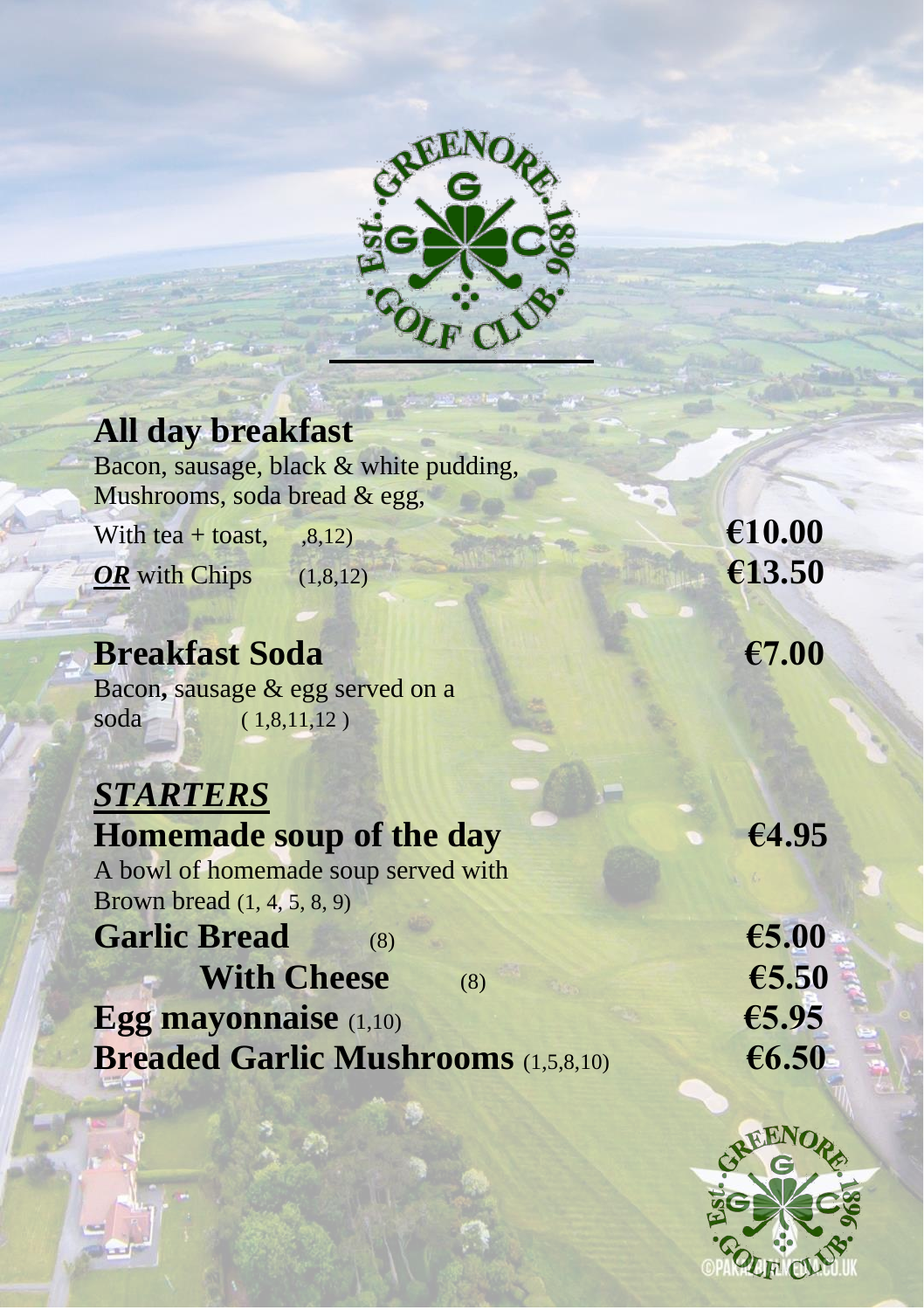# *MAIN COURSES*

### **Homemade chicken goujons €13.95**

Strips of chicken breast coated in golden Breadcrumbs served with garlic mayonnaise dip, garni of salad  $\&$  chips  $(1,5,8,10)$ 

#### **Breast of chicken kiev €16.50**

A succulent breast of chicken coated in Golden breadcrumbs served with side Salad & chips  $(1, 5, 8, 10)$ 

# **Ham & hot breaded Chicken salad €16.50**

Sliced home baked ham & hot golden Breadcrumb covered fillet of chicken Served with a selection of salads (1,5,8,10)

#### **Chicken Caesar Salad** (8) **€10.00**

Lettuce, tomato, red onion, croutons, parmesan cheese, bacon, caesar dressing with chicken goujons (8)

### **Chicken fillet burger €13.95**

Breaded fillet of chicken served on a Toasted bun with garni salad  $&chips$  (1, 5, 8, 10, 11)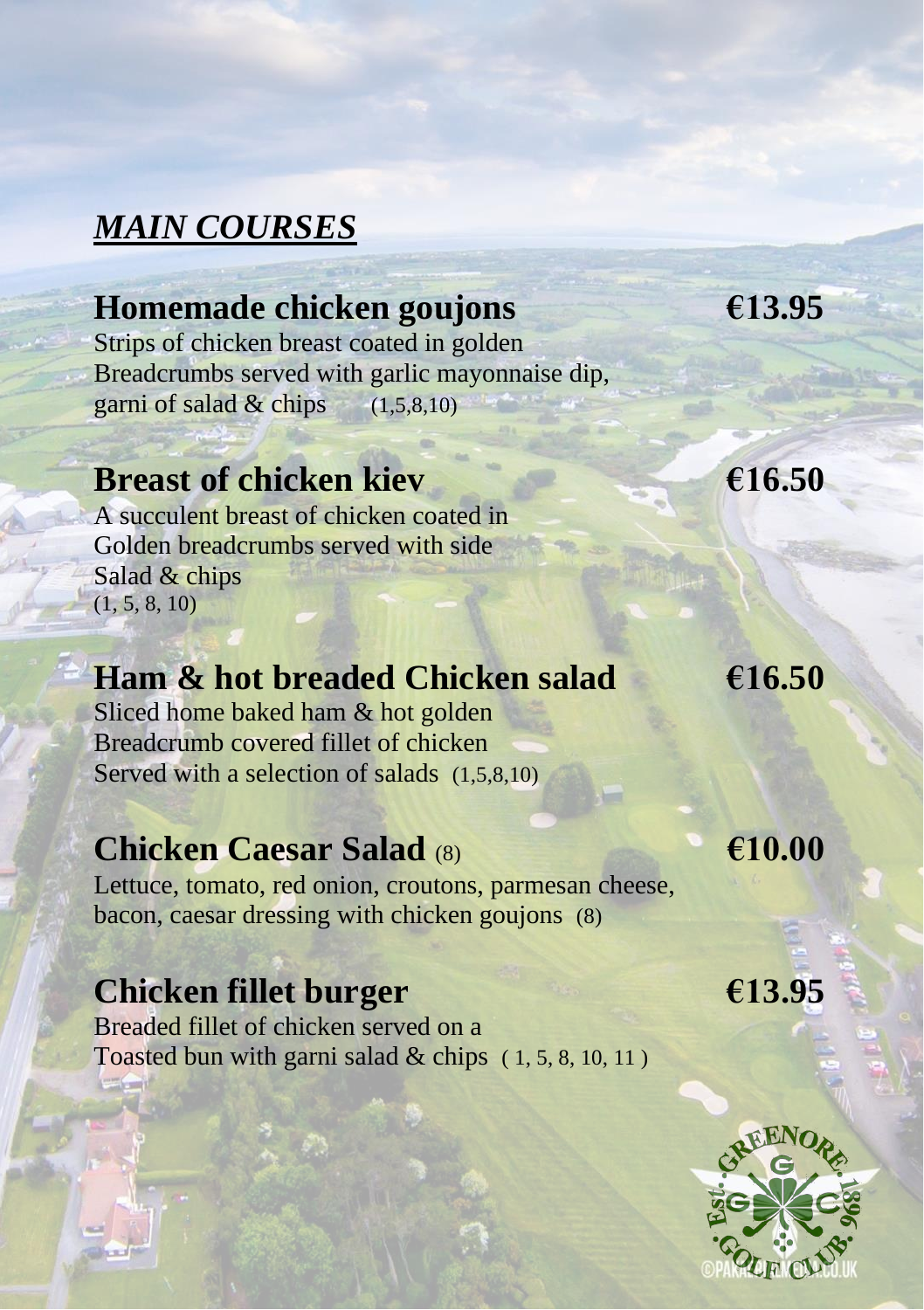#### **Breast of chicken curry €14.50**

Breast of chicken pieces smothered in a medium Curry sauce & served on a bed of rice ( 8 )

# **Beef Burger €12.50**

Tasty burger served on a toasted bun With sauté onions & chips (8, 11, 12)

#### **Salad Burger €13.50**

Tasty burger served on a toasted bun With salad & chips (8, 10, 11, 12)

# **Cheese Burger €13.50**

Tasty burger smothered with melted cheese On a toasted bun & served with sauté Onions & chips (8, 10, 11, 12)

#### **Vegetarian Burger €11.50**

Spicey vegetarian burger served on toasted bun With salad & chips (8,10,11)

#### **Mini Mixed Grill €17.00**

Bacon, sausage, black & white pudding, Tomato, mushrooms, pork chop, liver, Potato bread & egg, served with chips  $( 1, 8, 12 )$ 

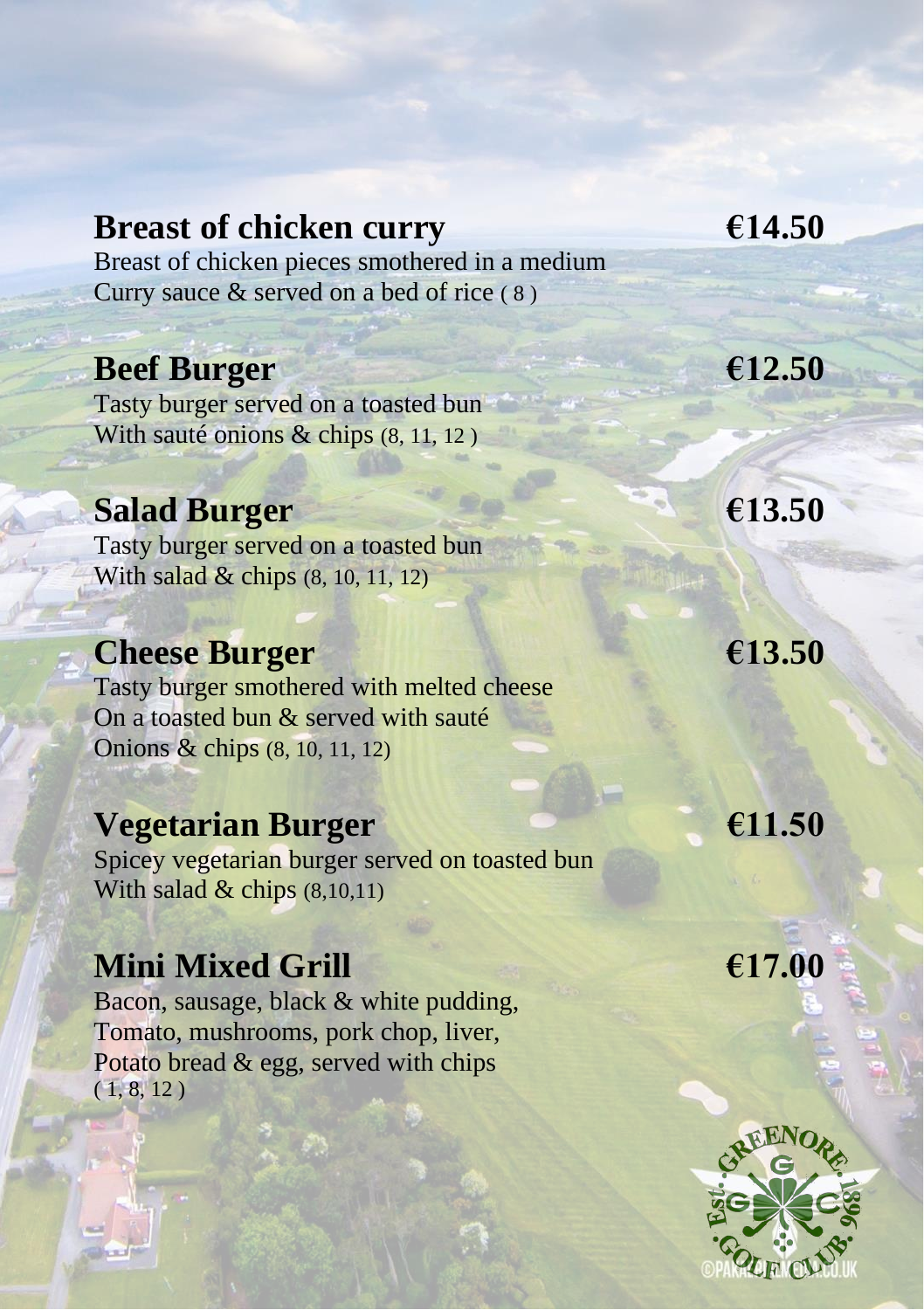#### **8oz steak sandwich €20.50**

Juicy 8oz sirloin steak served on a toasted Ciabatta bread lightly drizzled with garlic Butter & served with sauté onions & chips (8, 10)

#### **10oz Sirloin Steak €26.50**

Juicy Sirloin steak served with onions, Mushrooms  $\&$  chips (10)

#### **Liver bacon & onions €13.50**

Served with chips

**Sausage & chips** (8,12) **€8.00** 

**Fresh fish of the day €16.50** Ask your waitress for the catch of the day  $(1, 2, 5, 8)$ 

#### **Battered scampi**  Freshly caught prawns tossed in a light batter & deep fried Full portion  $\epsilon$  22.50 **Half portion €18.00**  $(1, 2, 5, 7, 8, 10, 14j)$

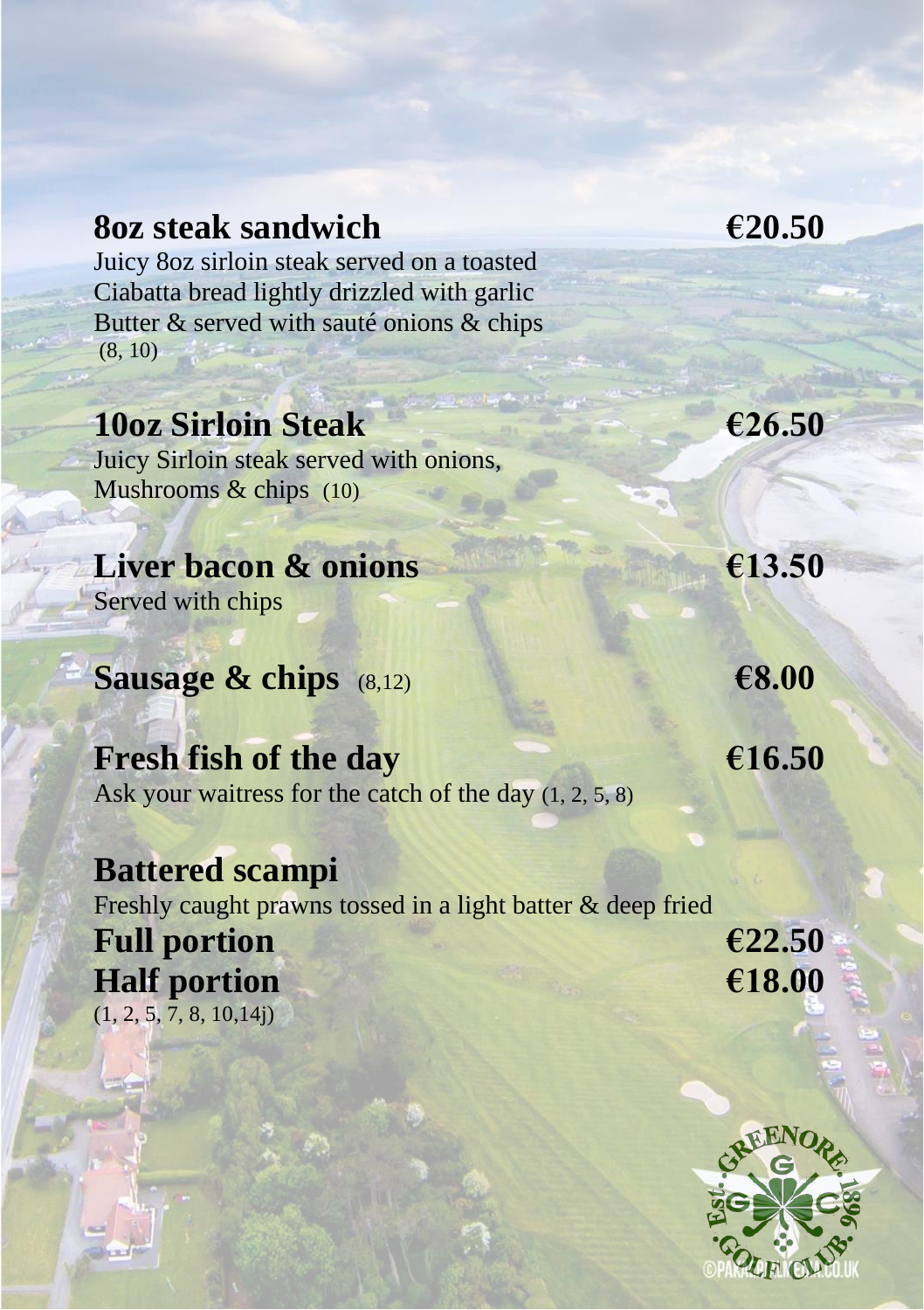### **Open Prawn Sandwich €13.00**

Cold water prawns layered on a slice of brown bread, fresh lettuce leaves, tomato, red onion, coleslaw & beetroot with a garni of chips (2,7,8 10)

*Wraps, Panini's & Ciabatta bread Choose from the following fillings;* **Chicken & stuffing €10.50**

**Chicken, bacon, red onion,**

**Cheese & pepper €11.50**

**Ham, pineapple & Cheese €10.50** *Choose from one of the following Sauces;* Cajun, Bar B Que or sweet chilli (8,10)

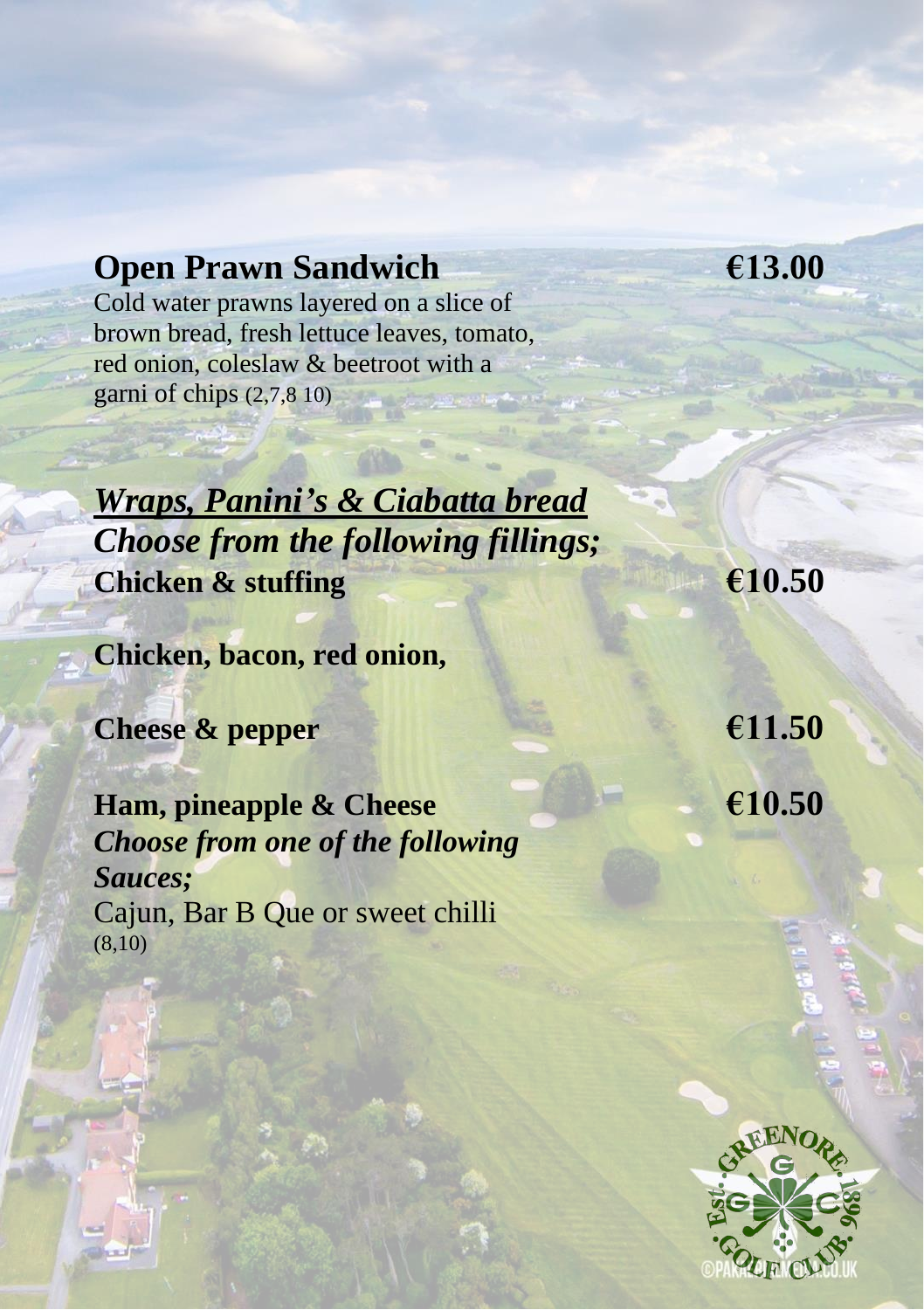# **Selection of fresh sandwiches Choose from the following fillings:**

| Ham/chicken/salad or cheese                   | €4.50  |
|-----------------------------------------------|--------|
| (8, 10)                                       |        |
| Open chicken salad sandwich                   | €8.50  |
| Served on brown bread                         |        |
| (1, 4, 5, 8, 10)                              |        |
| Open ham salad sandwich                       | €8.50  |
| Served on brown bread                         |        |
| (1, 4, 5, 8, 10)                              |        |
|                                               |        |
| <b>Toasted sandwiches</b>                     |        |
| <b>Toasted Special</b>                        | €6.00  |
| Ham, cheese, tomato & onion                   |        |
| (8)                                           |        |
| <b>Toasted deluxe</b>                         | €6.50  |
| Ham, cheese, tomato, onion & chicken          |        |
| (8)                                           |        |
| Or choose your own fillings                   |        |
|                                               |        |
| <b>Club Sandwich</b>                          | €10.00 |
| 3 slices of toast with lettuce, mayonnaise    |        |
| Tomato, onion, chicken & smokey bacon (8, 10) |        |
| <b>BLT</b>                                    | €6.50  |

Bacon, lettuce, tomato & mayonnaise On toast (8,10)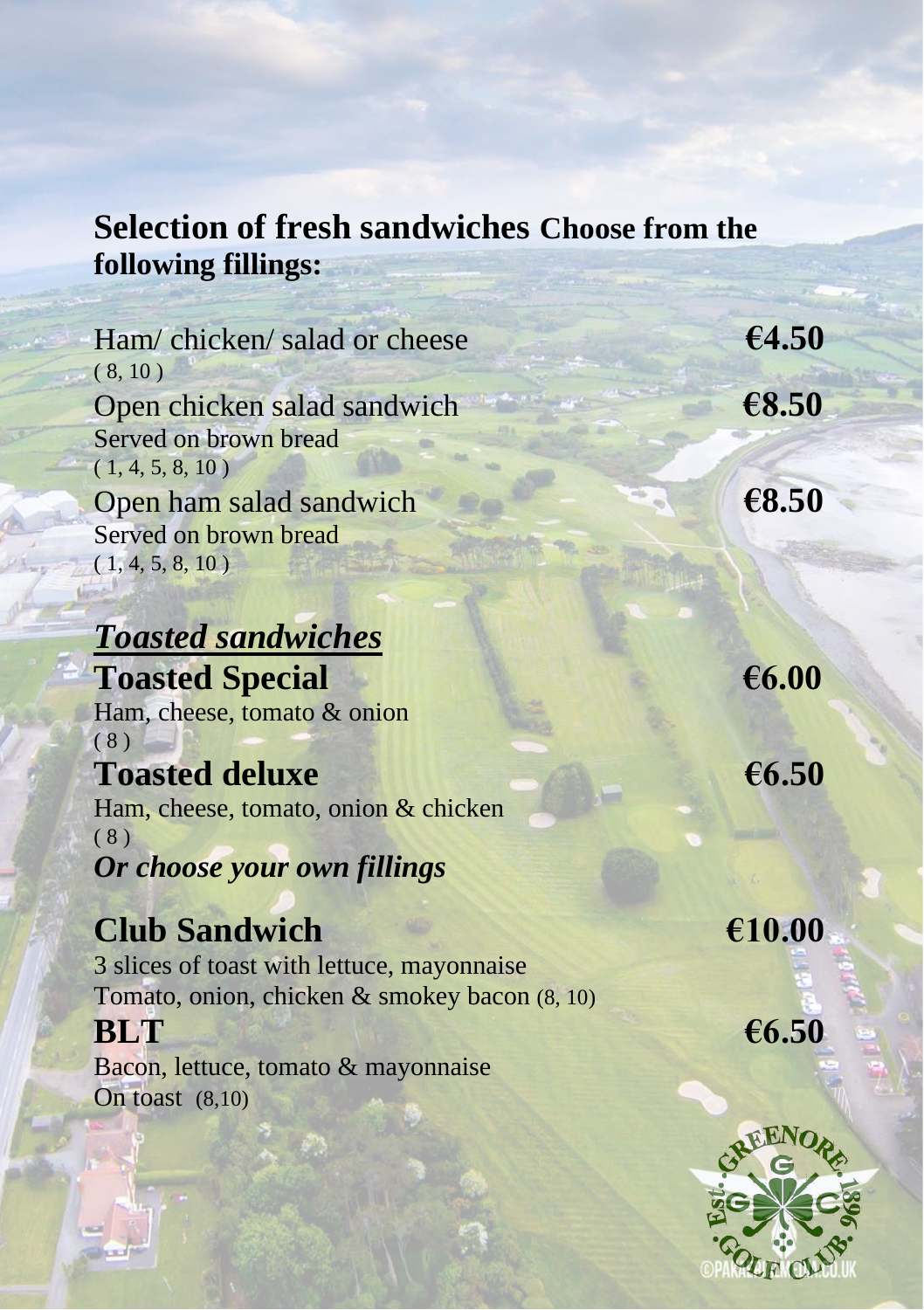### *Side orders*

| <b>Chips</b>               |         | €3.50 |
|----------------------------|---------|-------|
| <b>Peppered sauce</b>      | (5,8)   | €2.50 |
| Sauté mushrooms            |         | €3.00 |
| <b>Sauté onions</b>        |         | €3.00 |
| <b>Coleslaw</b>            | (10)    | €2.50 |
| <b>French fried onions</b> | (1,5,8) | €3.50 |
|                            |         |       |

| <b>Tea/Coffee</b>                                           | €3.00 |
|-------------------------------------------------------------|-------|
| <b>Cappuccino/Latte</b><br>(5)                              | €3.50 |
| <b>Fruit Scone</b><br>(1.5.8)                               | €2.50 |
| <b>Selection of homemade desserts</b>                       | €5.50 |
| (Please ask your waitress for dessert allergen information) |       |

**Allergens 1.**Eggs **2.**Fish **3.**Peanut **4.**Soybeans **5.**Milk **6.**Nuts **7.**Crustaceans **8.**Gluten **9.**Celery **10.**Mustard **11.**Sesame Seeds **12.**Sulphur Dioxide **13.**Lupin **14.**Molluscs

*(***No split bills, sorry for any inconvenience)**